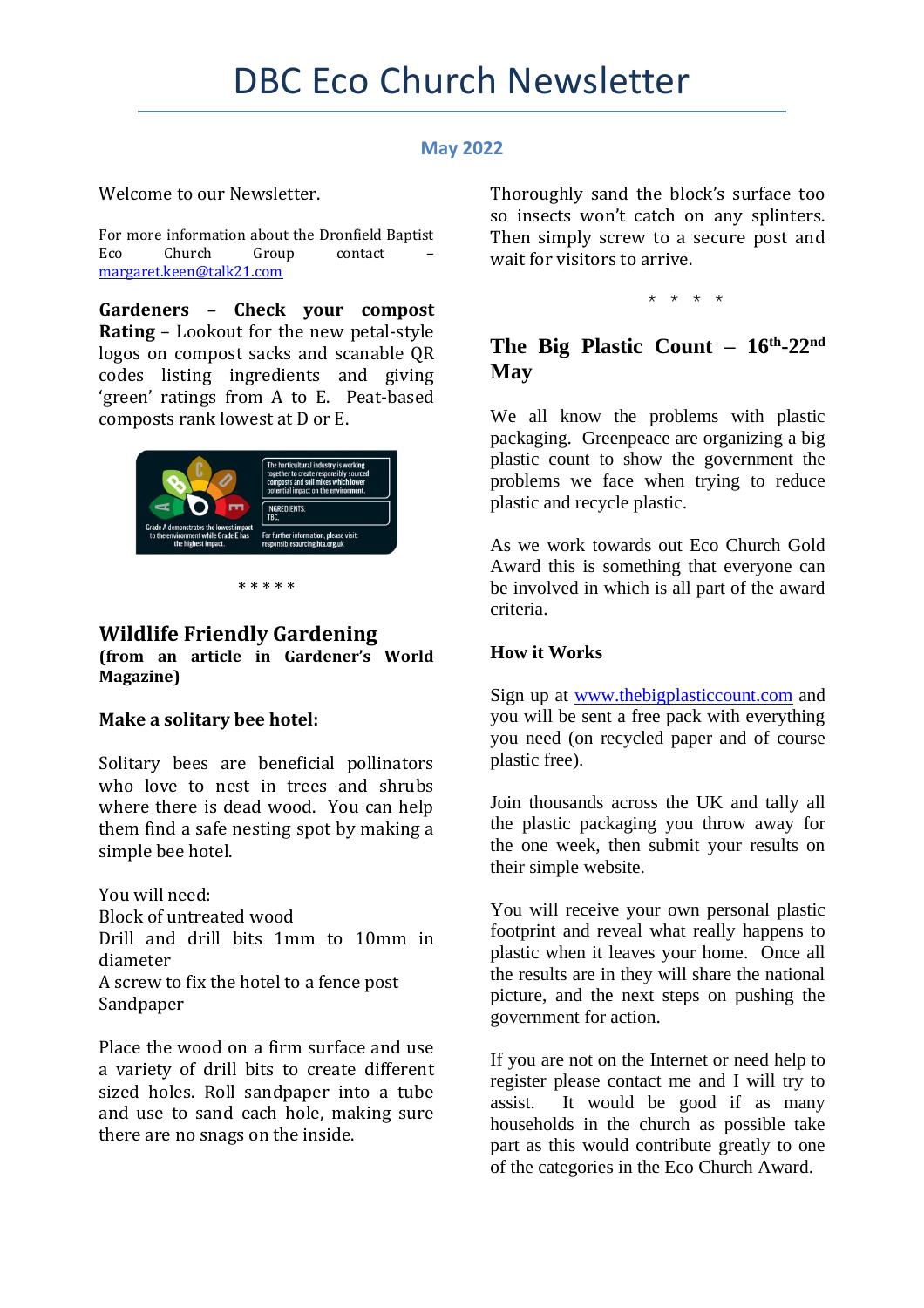### **What is the current state of global carbon emissions?**

Greenhouse gas emissions resulting from human activity were higher during the last decade (2010-2019) than at any other point in human history. After a brief drop in 2020-2021 caused by the pandemic, emissions have continued to increase by around 1.3% a year.

However, the report notes that this rate of increase is slower than in the previous decade (2000-2009). It also records that a growing number of countries have achieved sustained greenhouse gas emission reductions at rates needed to limit warming to 2 degrees.

**Is current action enough?** If we are to have any hope of limiting global heating to 1.5 degrees, the report warns that emissions must peak by 2025, halve by 2030 and reach net zero by 2050.

The climate pledges in place at the moment make it impossible to limit warming to this level. Instead, they put us on course for warming of 3 degrees or more by the end of the century – a level at which many impacts become increasingly severe and irreversible.

#### **What must be done to get us on track?**

The picture may look bleak, but the report holds some positive news. Not only can we halve emissions by 2030, we already have many of the solutions we need.

What's more, the economic benefit of mitigating climate is very likely to outweigh the cost, which is forecast to amount to just  $1-2\%$  of global GDP by 2050 (to put that in context, the UK currently spends around 2% of GDP on [defence,](https://theconversation.com/defence-cuts-effectively-paid-for-uk-welfare-state-for-60-years-but-that-looks-impossible-after-ukraine-178680) amounting to around £660 per person per year).

"Immediate and deep" cuts to greenhouse gas emissions are required across all

sectors, from agriculture to manufacturing. As burning fossil fuels is the major driver of climate change, how we generate and use energy must change dramatically in the following ways:

**No more fossil fuels** Emissions from existing and planned fossil fuel projects such as coal mines and oil fields are already enough to push us beyond 1.5 degrees. Current use of fossil fuels must wind down quickly, with the International Energy Agency saying that [40%](https://www.theguardian.com/environment/2021/nov/15/ratchets-phase-downs-and-a-fragile-agreement-how-cop26-played-out) of the world's 8,500 coal-fired power plants must close by 2030.

We cannot afford to invest in new fossil fuel extraction. And yet, the UK [government's energy security](https://www.gov.uk/government/news/major-acceleration-of-homegrown-power-in-britains-plan-for-greater-energy-independence)  [strategy](https://www.gov.uk/government/news/major-acceleration-of-homegrown-power-in-britains-plan-for-greater-energy-independence) announced on 6 April includes "maximising North Sea production" by licensing new oil and gas projects.

**Renewable energy now** Instead of fossil fuels, a net zero world will get 93-97% of its electricity from low carbon sources. The reduction in the cost of renewable technologies such as solar and wind energy and battery storage by up to 85% since 2010 means green energy is fast becoming the cheapest option.

Good Energy's [Renewable Nation](https://www.goodenergy.co.uk/business/exclusive/renewable-nation) report models how the UK can reach zero carbon by 2050 following a renewables-led pathway.

**Electrification everywhere** Electricity currently accounts for 20% of final energy usage. This must increase to around 50-60% by 2050 if we're to limit heating to 1.5 degrees. Renewable energy can underpin an energy system where electricity is increasingly used not just for power, but for heating and cooling, cooking and transport.

As well as increased electrification, alternative fuels such as hydrogen will need to play a role, especially in industries that can't be as easily electrified, such as shipping.